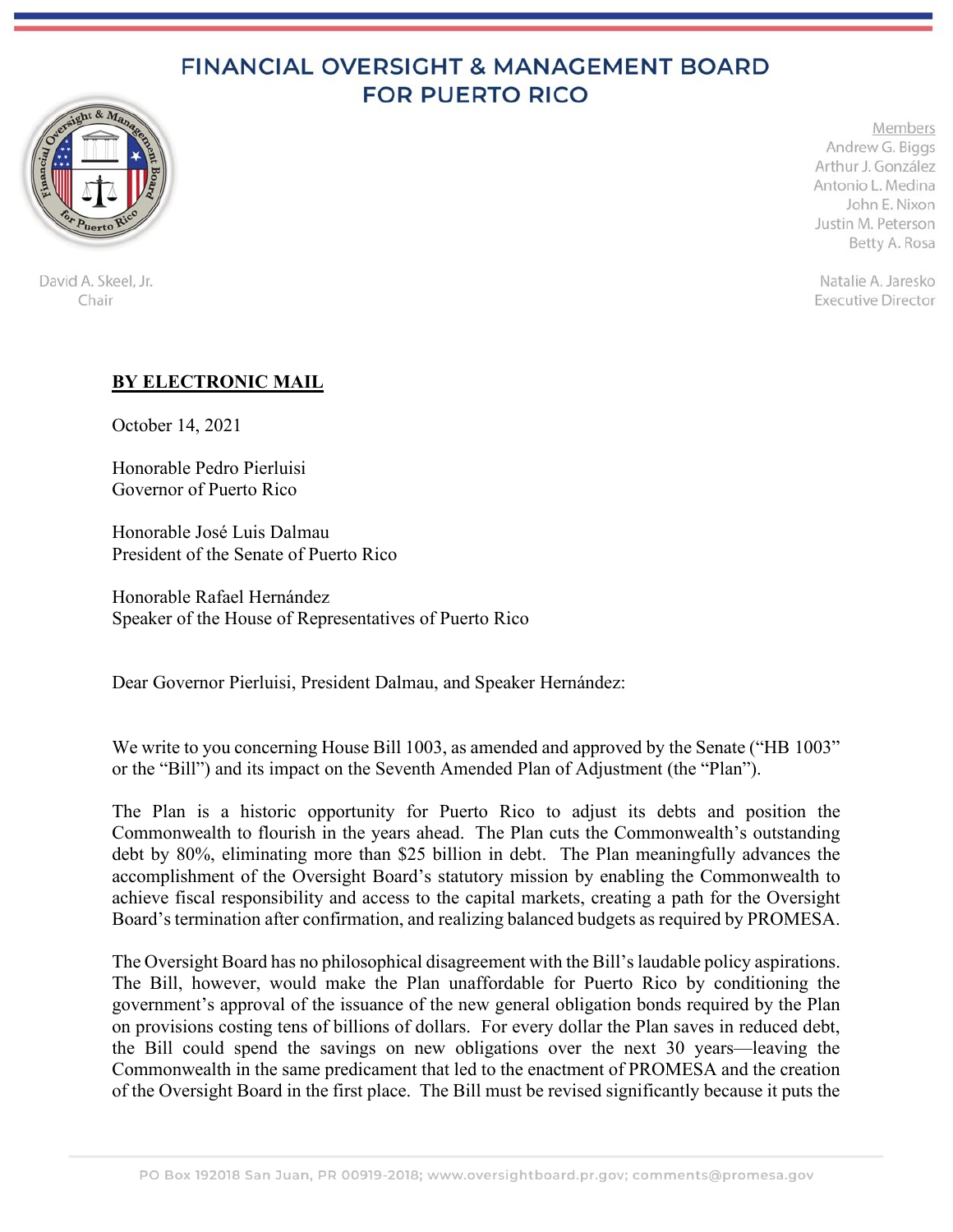Governor Pierluisi President Dalmau Speaker Hernández October 14, 2021 Page 2 of 3

Commonwealth back under an unsustainable financial burden and thereby renders the Plan not feasible and not confirmable.

The Oversight Board has a deep-rooted interest in the well-being of retirees, has no desire to cut pensions, and has in fact already agreed to revisions to the Plan that would eliminate any pension cuts to over 85% of retirees. But, the Bill's language on pensions goes much further than simply eliminating the remaining modest pension cuts and in so doing increases the risk the Plan is neither confirmable nor ultimately affordable.

The Legislature and the Governor have made clear they want to take that risk on behalf of the residents of Puerto Rico. While the Oversight Board continues to have reservations about the impact on the Plan, it is prepared to accept the wishes of the elected representatives of the residents of Puerto Rico to the extent it can do so prudently and without failing to carry out its duties under PROMESA. When the Legislature and Governor enact acceptable legislation, the Oversight Board will amend the Plan to eliminate cuts to the accrued pensions of retired public employees and current employees of the Commonwealth.

Given the importance of the Plan, and the singular opportunity that it represents for the Commonwealth, the Oversight Board understands that the economic benefits resulting from confirmation of the Plan would allow for certain additional spending. But, time is running out. With that context, and consistent with the Oversight Board's statutory mission, the Oversight Board would not oppose legislation that:

- 1. Requires that the Plan submitted for confirmation be amended to provide for no cuts to the accrued pensions of retired public employees and current employees of the Commonwealth unless otherwise required by the U.S. District Court for the District of Puerto Rico (but to be clear, this requirement does not extend to the Plan's freeze of the TRS and JRS pensions or the elimination of any remaining cost of living adjustments);
- 2. Provides additional funding, within limits, to the municipalities for providing necessary government services;
- 3. Provides additional funding for UPR to be utilized to improve the student experience and environment, such that appropriations total \$500 million per year, for five years from FY2023 through FY2027, while UPR also implements structural and operational efficiencies;
- 4. Provides funding of \$1,000,000 to conduct a study of the feasibility of extending medical coverage to currently uninsured residents;
- 5. Creates a mechanism to advance the terms of payment and debt cancellation following the termination of the Oversight Board; and
- 6. Establishes a joint working group with the Oversight Board, Legislature, and the Executive Branch.